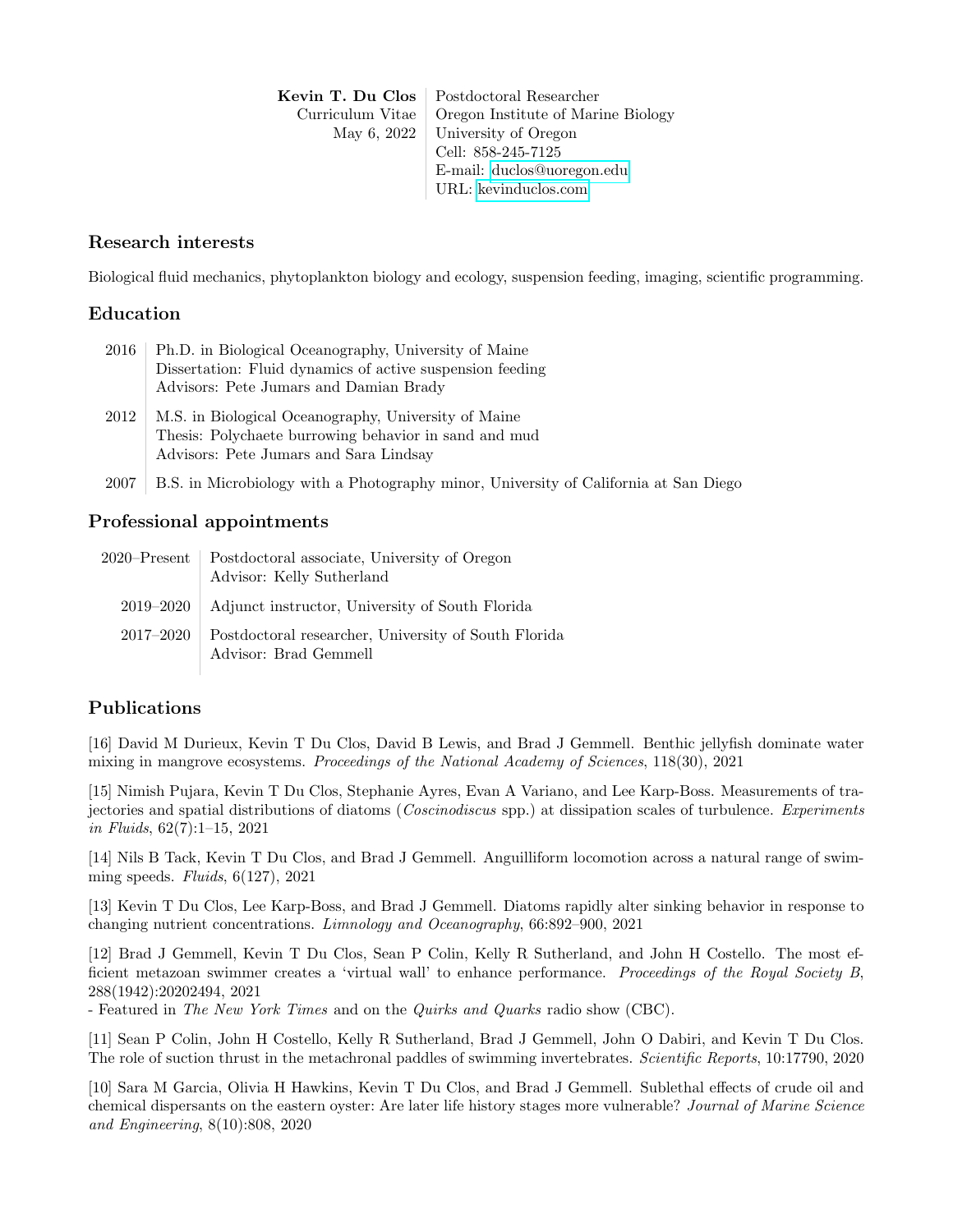[9] Kevin T Du Clos, Lee Karp-Boss, Tracy A Villareal, and Brad J Gemmell. Coscinodiscus wailesii mutes unsteady sinking in dark conditions. Biology Letters, 15(3):20180816, 2019

[8] Kevin T Du Clos, John O Dabiri, John H Costello, Sean P Colin, Jennifer R Morgan, Stephanie M Fogerson, and Brad J Gemmell. Thrust generation during steady swimming and acceleration from rest in anguilliform swimmers. Journal of Experimental Biology, 222(22), 2019

[7] Kevin T Du Clos, Amy Lang, Sean Devey, Philip J Motta, Maria Laura Habegger, and Brad J Gemmell. Passive bristling of mako shark scales in reversing flows. Journal of The Royal Society Interface, 15(147), 2018 - Featured in The Independent, Ars Technica, New Scientist News, and Fox News articles.

[6] Kevin T Du Clos and Houshuo Jiang. Overcoming hydrodynamic challenges in suspension feeding by juvenile Mya arenaria clams. Journal of The Royal Society Interface, 15(138):20170755, 2018

[5] Kevin T Du Clos, Ian T Jones, Tyler J Carrier, Damian C Brady, and Peter A Jumars. Model-assisted measurements of suspension-feeding flow velocities. Journal of Experimental Biology, 220:2096–2107, 2017 - Featured in the 2018 Journal of Experimental Biology calendar.

[4] Kevin T Du Clos. Visualizing subsurface burrowing by the polychaete Alitta virens with particle image velocimetry. Limnology and Oceanography: Methods, 12:703–712, 2014

[3] T L Ogden and Kevin T Du Clos. 'SWeRF–A Method for Estimating the Relevant Fine Particle Fraction in Bulk Materials for Classification and Labelling Purposes' by Pensis, Luetzenkirchen, and Friede. Annals of Occupational Hygiene, 58(6):784–787, 2014

[2] Kevin T Du Clos, Sara M Lindsay, and Peter A Jumars. Spatial distribution of Alitta virens and Clymenella torquata with respect to rigid boundaries in mud and sand. Journal of Marine Research, 71(3):211–226, 2013

[1] Ranhy Bang, Lorraine Marnell, Carolyn Mold, Mary-Pat Stein, Kevin T Du Clos, Corinn Chivington-Buck, and Terry W Du Clos. Analysis of binding sites in human C-reactive protein for Fc $\gamma$ RI, Fc $\gamma$ RIIA, and C1q by site-directed mutagenesis. Journal of Biological Chemistry, 280(26):25095–25102, 2005

### Submitted manuscripts

Kevin T Du Clos, Brad J Gemmell, Sean P Colin, John H Costello, , John O Dabiri, and Kelly R Sutherland. Distributed propulsion enables fast and efficient swimming modes in physonect siphonophores. Proceedings of the National Academy of Sciences, in revision

Janet R Voight, Phillip Heck, and Kevin T Du Clos. Competition in the deep sea: phylogeny determines destructive impact of wood-boring xylophagaids (mollusca: Bivalvia). Marine Biodiversity, in revision

### Funding

2021-2024 Co-PI, NSF GEO-NERC Collaborative Research: Novel imaging, physiology and numerical approaches for understanding biologically mediated, unsteady sinking in marine diatoms. PIs: Brad Gemmell, Lee Karp-Boss, and Glen Wheeler. Du Clos portion: \$102,756.

### Pending proposals

Co-PI, NSF EEID: A predictive framework of parasite transmission to explore climate change impacts on biodiversitydisease relationships. PI: Lisa McManus. Du Clos portion: \$55,923.

### Invited seminars

| Apr. 2022   | Microscale Ocean Biophysics Seminar Series – Virtual<br>Unsteady sinking behavior in diatoms                                            |
|-------------|-----------------------------------------------------------------------------------------------------------------------------------------|
| Feb. $2022$ | National Museum of Natural History, Department of Invertebrate Zoology – Virtual<br><i>Nanomia bijuga</i> : a complex, colonial swimmer |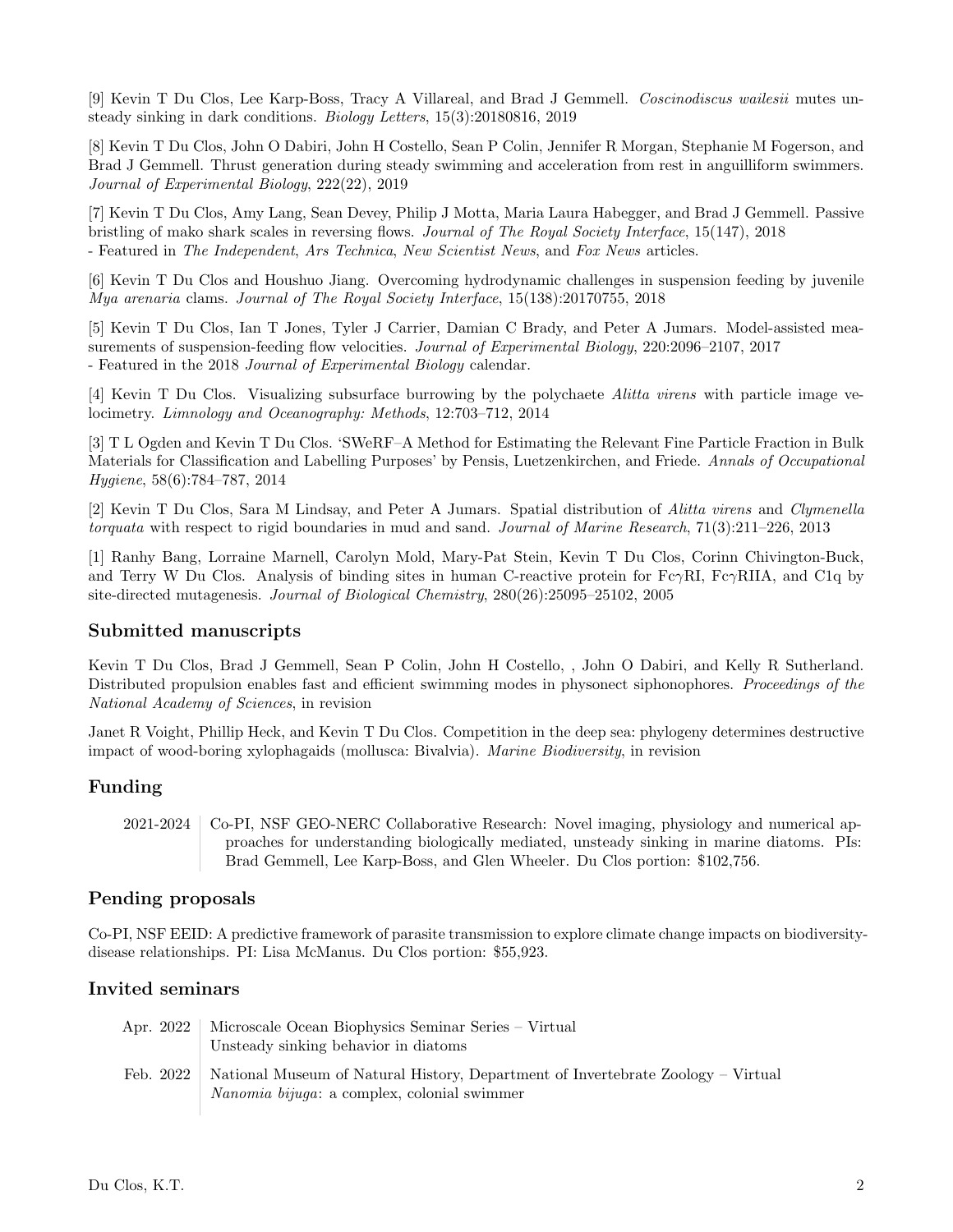| May 2021  | University of Oregon, Oregon Institute of Marine Biology – Virtual<br>Biomechanics of swimming in diverse marine organisms      |
|-----------|---------------------------------------------------------------------------------------------------------------------------------|
| Mar. 2020 | University of South Florida, Department of Integrative Biology – Tampa, FL<br>Sink or swim: Insight into aquatic locomotion     |
| Jan. 2018 | University of South Florida, College of Marine Sciences – St. Petersburg, FL<br>Biomechanics of swimming and suspension feeding |

# Honors, awards, and fellowships

| Jan. 2018 | Postdoc Travel Award<br>Office of Graduate Studies, University of South Florida                                   |
|-----------|-------------------------------------------------------------------------------------------------------------------|
| Aug. 2016 | Chase Distinguished Research Assistantship<br>Graduate School, University of Maine                                |
| May 2016  | Faculty Choice oral presentation<br>School of Marine Sciences Graduate Student Symposium, University of Maine     |
| Apr. 2016 | Graduate Research Excellence Award<br>College of Natural Sciences, Forestry, and Agriculture, University of Maine |

# Teaching and mentorship

# Courses taught

| Spring 2019   Biology Skills – University of South Florida                     |
|--------------------------------------------------------------------------------|
| $-$ Fall 2019   Primary instructor for three semesters                         |
| Spring 2018   Independent study: Research skills – University of South Florida |

### Guest lectures

| Feb. 2021   | University of South Florida, Mechanical Engineering Department<br>Biofluids and Bioinspired Design Class<br>Biomechanics of swimming in sharks and siphonophores |
|-------------|------------------------------------------------------------------------------------------------------------------------------------------------------------------|
| Feb. 2021   | University of Oregon, Institute of Ecology and Evolution<br>Marine Biology Course<br>Benthic Communities                                                         |
| Jan. 2019   | University of South Florida, Integrative Biology Department<br>Marine Biology Course<br>Adaptations for the chemical and physical environment                    |
| Oct. 2018   | University of South Florida, Mechanical Engineering Department<br>Biological Fluid Mechanics Course<br>Biomechanics of swimming and suspension feeding           |
| Oct. 2018   | University of South Florida, Integrative Biology Department<br>Marine Ecosystem Dynamics Course<br>Coastal processes                                             |
| June $2014$ | Darling Marine Center, University of Maine<br><b>MATLAB</b> for Marine Scientists<br>Image processing                                                            |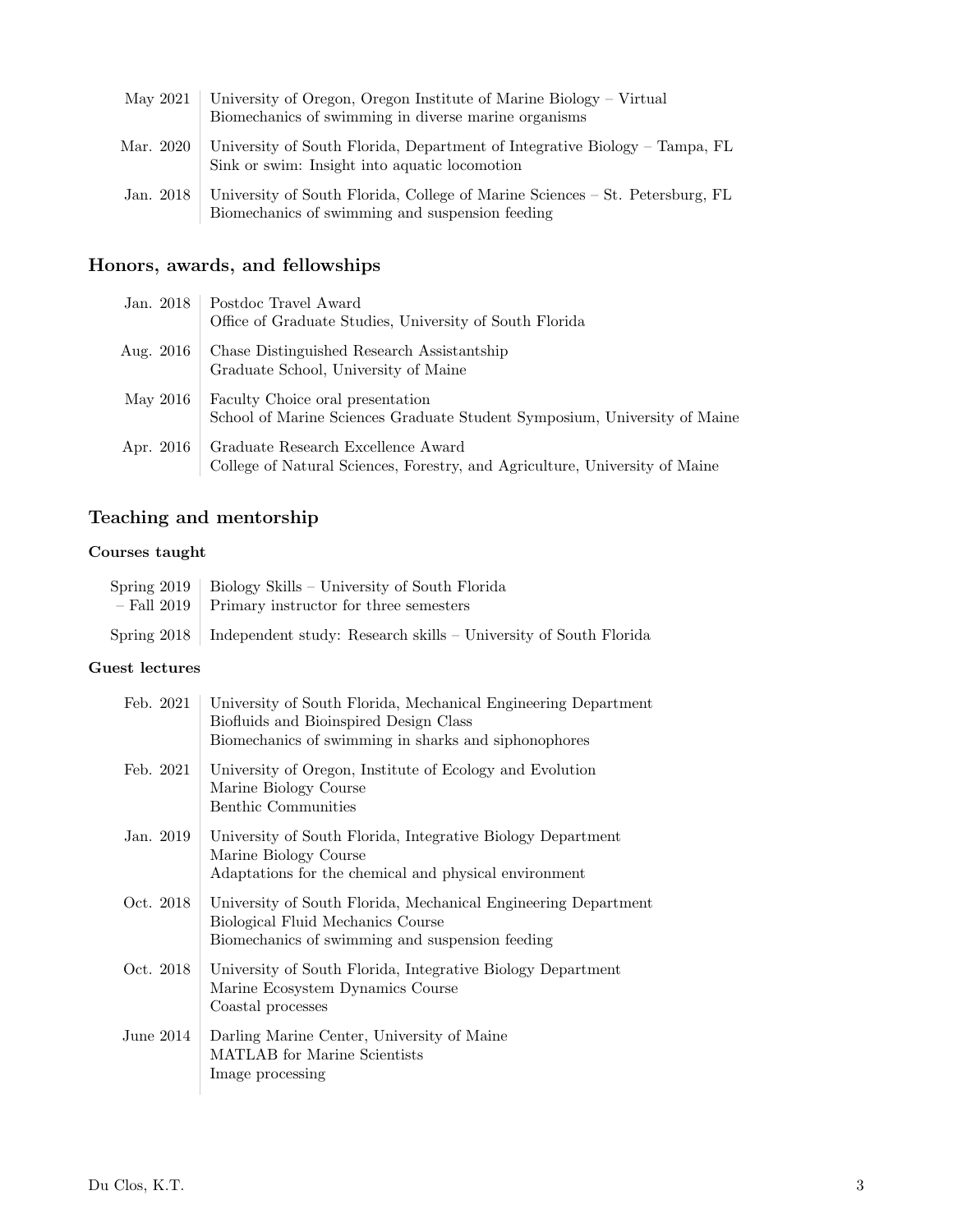# Undergraduate students mentored

| 2021      | Kayla Nease: Siphonophore morphometrics.                                                                                            |
|-----------|-------------------------------------------------------------------------------------------------------------------------------------|
| 2019      | Hailley Nieves: Effects of crude oil on marine snow communities.                                                                    |
| 2018      | Hailley Nieves: Thrust and drag forces associated with accelerating lamprey swimming.                                               |
|           | Edward Goode: Effects of oil exposure on copepod escape responses.<br>Received 'Excellence in Research' award from USF for project. |
| 2017      | Marcos Martinez: Effects of oil droplet exposure on oyster suspension feeding.                                                      |
| 2013–2015 | Ian Jones, Tyler Carrier, and Carolyn Garrity: Quantification of suspension feeding flow using<br>particle image velocimetry (PIV)  |
| 2011      | Alexander Borsky: Tracer study of bioturbation activity.                                                                            |

# Conference presentations

| Jan. 2022 | Society for Integrative and Comparative Biology Meeting – Phoenix, AZ<br>Oral presentation: Mapping siphonophore capture surfaces                                                                                 |
|-----------|-------------------------------------------------------------------------------------------------------------------------------------------------------------------------------------------------------------------|
| Jan. 2021 | Society for Integrative and Comparative Biology Meeting – Virtual<br>Poster presentation: Synchronous swimming in siphonophores yields higher maximum speeds but<br>lower efficiency and higher cost of transport |
| Jan. 2020 | Ocean Sciences Meeting - San Diego, CA<br>Oral presentation: Dynamic Unsteady Sinking Behavior in Marine Diatoms: Rapid Responses to<br>Changing Nutrient Conditions.                                             |
| Jan. 2020 | Gulf of Mexico Oil Spill & Ecosystem Science Conference - Tampa, FL<br>Poster presentation: Microzooplankton Communities Associate with Oiled Marine Snow.                                                        |
| Jan. 2019 | Microscale Ocean Biophysics Meeting – Whistler, Canada<br>Poster presentation: Effects of light and nutrients on unsteady diatom sinking.                                                                         |
| Jan. 2019 | Society for Integrative and Comparative Biology Meeting – Tampa, FL<br>Oral presentation: Flexible scales of the make shark respond to drag inducing small-scale flow<br>features.                                |
| Feb. 2018 | Ocean Sciences Meeting - Portland, OR<br>Oral presentation: The Pressure's On, Then Off: Sea Lampreys Rapidly Switch from Push to<br>Pull Thrust When Accelerating from Rest.                                     |
| Nov. 2016 | Microscale Ocean Biophysics Meeting - Eilat, Israel<br>Oral presentation: Suspension-feeding rates of juvenile clams                                                                                              |
| Feb. 2016 | Ocean Sciences Meeting - New Orleans, LA<br>Oral presentation: Particle image velocimetry (PIV) measurements of suspension-feeding veloci-<br>ties                                                                |
| Jan. 2015 | Microscale Ocean Biophysics Meeting – Aspen, CO<br>Poster presentation: Modeling pipette capture regions.                                                                                                         |
| Feb. 2014 | Ocean Sciences Meeting – Honolulu, HI<br>Poster presentation: Factors affecting refiltration by model filter feeders.                                                                                             |
| Mar. 2013 | Benthic Ecology Meeting - Savannah, GA<br>Oral presentation: Particle image velocimetry for surface visualization of <i>Alitta virens</i> burrowing.                                                              |
| Mar. 2012 | Benthic Ecology Meeting - Norfolk, VA<br>Poster presentation: Preferential burrowing of <i>Alitta virens</i> at rigid boundaries in mud but not<br>sand.                                                          |
|           |                                                                                                                                                                                                                   |